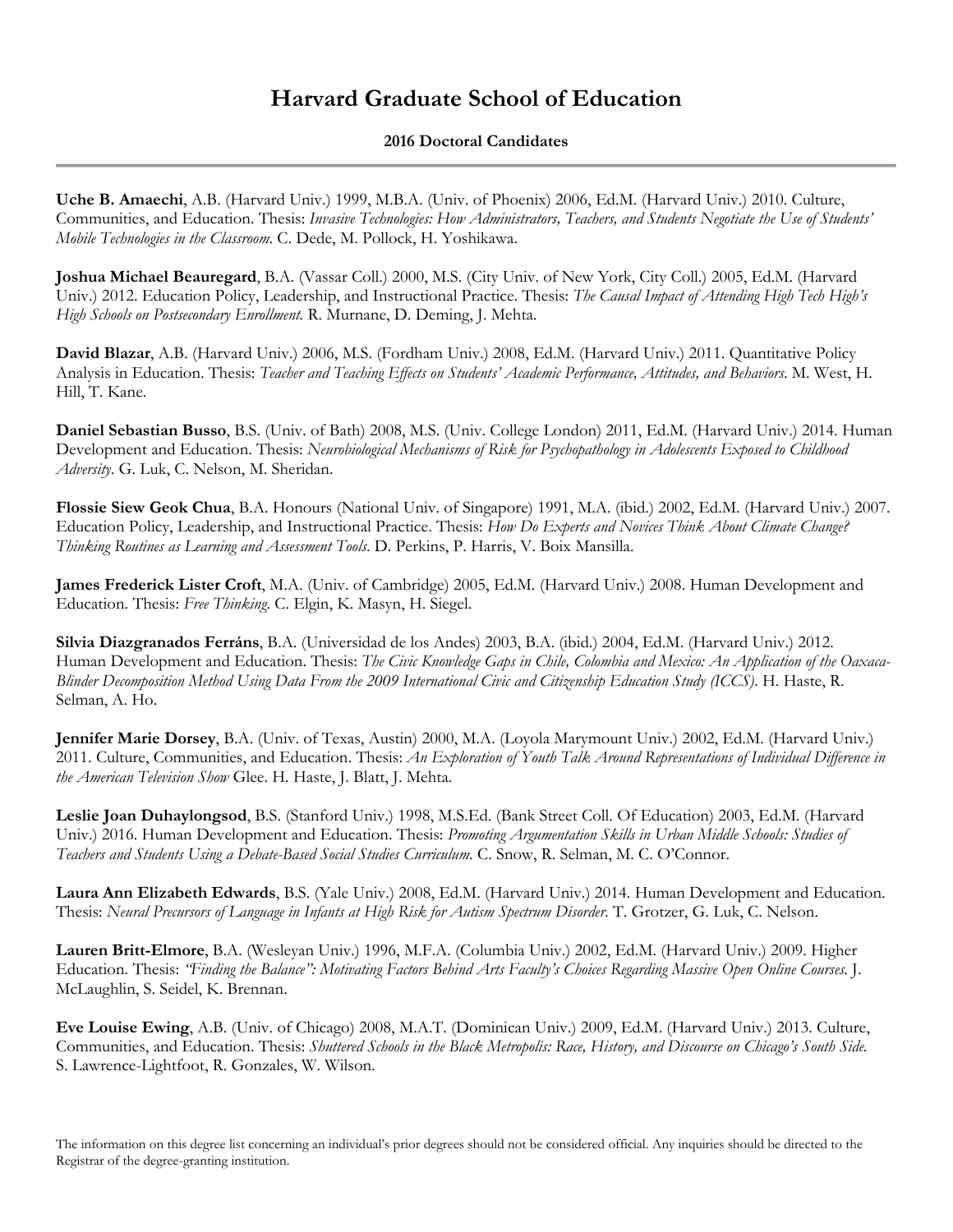**Ana Eugenia Garduno**, Lic. (Universidad Iberoamericana) 2003, Ed.M. (Harvard Univ.) 2006. Education Policy, Leadership, and Instructional Practice. Thesis: *Preschool and Educational Technology: Evaluating a Tablet-Based Math Curriculum in Mexico City*. F. Reimers, F. Barrera-Osorio, J. Star.

**Celia Jacqueline Gomez**, B.A. (Yale Univ.) 2006, Ed.M. (Harvard Univ.) 2013. Human Development and Education. Thesis: *Exploring Intergenerational Effects of Education: A Mixed-Methods Approach to Understanding Mothers' Educational Pursuits and Their Young Children's Development*. H. Yoshikawa, S. Jones, J. Willett.

**Rebecca Michelle Grant**, B.S. (Univ. of Michigan) 1996, M.A. (ibid.) 2000, Ed.M. (Harvard Univ.) 2007, Ed.M. (ibid.) 2008. Urban Superintendents' Program. Analytic Paper: *Experiences of Early Career Business Professionals Who Transition to Education Administration Through the Broad Residency*. R. Kegan, R. Elmore, E. McGowan.

**Steven E. Harris**, B.S. (William Jewell Coll.) 1987, J.D. (Univ. of California, Berkeley) 1992, M.A. (New York Univ.) 1999, Ed.M. (Harvard Univ.) 2008. Urban Superintendents' Program. Thesis: *Teachers' Understanding and Use of Formative Assessments in the Elementary Mathematics Classroom*. E. McGowan, J. Honan, S. Berger.

**Kyle John Hartung**, B.F.A. (Univ. of Illinois at Urbana-Champaign) 1996, M.S.T. (New School Univ.) 1999, Ed.M. (Harvard Univ.) 2012. Education Policy, Leadership, and Instructional Practice. Thesis: *The Effects of Academically Productive Talk in Group Discourse in a Virtual Internship for Engineering*. C. Dede, T. Tivnan, D. Shaffer.

**Stephen Lawrence Hoffman**, B.S. (Univ. of Illinois at Urbana-Champaign) 1988, M.S. (ibid.) 1991, Ed.M. (Harvard Univ.) 2012. Quantitative Policy Analysis in Education. Thesis: *Time to Discipline? Estimating the Risks and Impact of Public-School Discipline*. J. Willett, D. Koretz, R. Murnane.

**Rebecca Wood Holcombe**, A.B. (Brown Univ.) 1988, Ed.M. (Harvard Univ.) 1990, M.B.A. (Simmons Coll.) 2005. Education Policy, Leadership, and Instructional Practice. Thesis: *Redefining the Instructional Leader: Principals' Use of Process and Outcome Measures of Teacher Quality*. S. Moore Johnson, S. Dryden-Peterson, M. Higgins.

**Jenny Eva Jacobs**, B.A. (Villanova Univ.) 1997, B.A. (ibid.) 1997, Ed.M. (Harvard Univ.) 2003, Ed.M. (ibid.) 2012. Education Policy, Leadership, and Instructional Practice. Thesis: *Language Ideologies and Identity Construction Among Dual Language Youth.* H. Haste, P. Uccelli, N. Warikoo.

**Analía Verónica Jaimovich**, Lic. (Universidad de Buenos Aires) 2003, M.Phil. (Cambridge Univ.) 2006, Ed.M. (Harvard Univ.) 2008. Education Policy, Leadership, and Instructional Practice. Thesis: *Using Private Organizations to Support Public Schools: Implementation Lessons From Argentina*. F. Reimers, F. Barrera-Osorio, R. Murnane.

**Laura Kay Kelley**, B.A. (Mercer Univ.) 1996, M.S.W. (Boston Univ.) 1998, Ed.M. (Harvard Univ.) 2004. Education Policy, Leadership, and Instructional Practice. Thesis: *Examining How Superintendents Understand, Leverage, and Balance Social Justice and Accountability: Case Studies in Leadership*. K. Boles, A. Alonso, J. Honan.

**Evgenia Alexandrovna Kholoptseva**, B.A. (Green Mountain Coll.) 1999, Ed.M. (Harvard Univ.) 2007. Human Development and Education. Thesis: *Effects of Center-Based Early Childhood Education Programs on Children's Language, Literacy, and Math Skills: A Comprehensive Meta-Analysis*. H. Yoshikawa, J. Kim, C. Snow.

**David Denis Liebowitz**, A.B. (Columbia Univ.) 1999, Ed.M. (Harvard Univ.) 2008, Ed.M. (ibid.) 2011. Education Policy, Leadership, and Instructional Practice. Thesis: *Ending to What End? The Impact of the Termination of Court Desegregation Orders on Patterns of Residential Choice and High-School Completion*. R. Murnane, M. West, J. Willett.

**Adrienne Marie Mundy-Shephard**, A.B. (Harvard Univ.) 1993, J.D. (Georgetown Univ.) 1999, Ed.M. (Harvard Univ.) 2012. Education Policy, Leadership, and Instructional Practice. Thesis: *Empathy, Perspective-Taking and the Mere Exposure Effect: Understanding Adolescent Attitudes About Sexual Minorities and Reducing Prejudice Against Sexual Minority Youth*. S. Lawrence-Lightfoot, H. Hill, H. Gehlbach.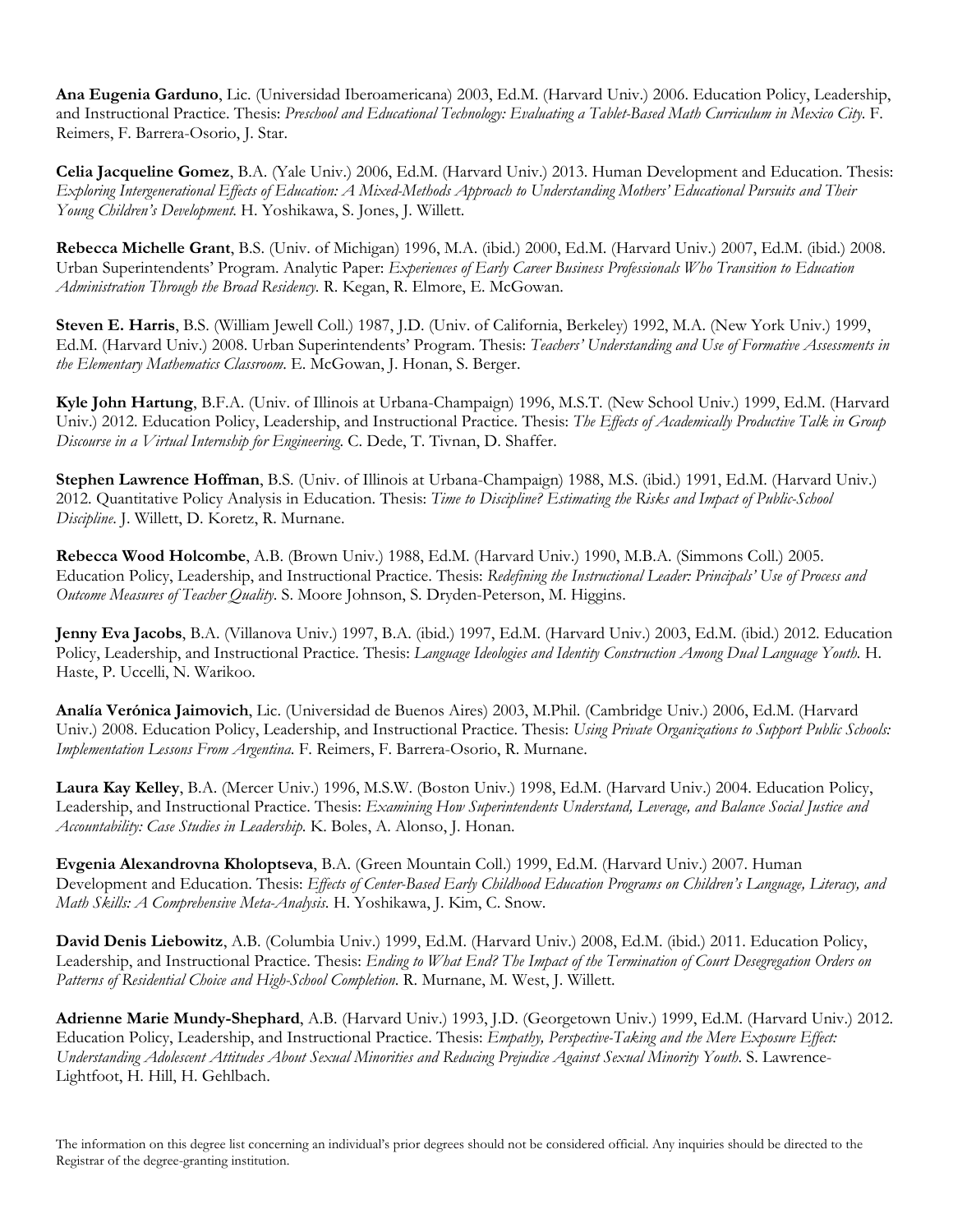**Timothy Joseph O'Brien**, B.S. (New York Univ.) 2000, Ed.M. (Harvard Univ.) 2008. Human Development and Education. Thesis: *Looking for Development in Leadership Development: Impacts of Experiential and Constructivist Methods on Graduate Students and Graduate Schools*. R. Elmore, R. Kegan, G. Petriglieri.

**Maya Weilundemo Ott**, B.A. (Texas A&M Univ.) 2004, M.A. (Univ. of Sussex) 2005, M.S. (ibid.) 2006, Ed.M. (Harvard Univ.) 2013. Human Development and Education. Thesis: *Teasing Out the Complex Relationship Between Part-Time Faculty and Quality: A Qualitative Case Study Comparing Departments at a Large, Public University*. J. McLaughlin, M. Savitz-Romer, E. McGowan.

**Emily C. Phillips Galloway**, B.A. (Univ. of Pennsylvania) 2005, M.S. (ibid.) 2006. Human Development and Education. Thesis: *The Development of Core Academic Language and Reading Comprehension in Pre-Adolescent and Adolescent Learners*. P. Uccelli, N. Lesaux, C. Snow.

**Courtney Morgan Pollack**, B.A. (Univ. of Pittsburgh) 2003, B.S. (ibid.) 2003, Ed.M. (Harvard Univ.) 2009. Human Development and Education. Thesis: *More Than Just Symbols: Mental and Neural Representations Related to Symbolic Number Processing in Mathematics*. J. Star, G. Luk, B. De Smedt.

**David Michael Quinn**, B.S. (Boston Univ.) 2003, M.Ed. (Univ. of Nevada, Las Vegas) 2007, Ed.M. (Harvard Univ.) 2013. Education Policy, Leadership, and Instructional Practice. Thesis: *Fidelity Versus Flexibility: Effects and Moderators of Program Management Structures on Teacher and Student Outcomes in a Cluster-Randomized Trial*. J. Kim, E. Bridwell-Mitchell, H. Hill.

**Maqueda Randall-Weeks**, B.S. (Vanderbilt Univ.) 1994, M.A. (Columbia Univ.) 1995, Ed.M. (ibid.) 2008, Ed.M. (Harvard Univ.) 2010. Urban Superintendents' Program. Thesis: *Voices From the Frontlines: How Rehired Teachers in Turnaround Settings Experience the Reform*. D. Jewell-Sherman, E. McGowan, M. West.

**Vanessa Rodriguez**, B.A. (New York Univ.) 1998, M.S. (City Univ. of New York) 2004, Ed.M. (Harvard Univ.) 2013. Human Development and Education. Thesis: *Exploring Social-Emotional Cognition and Psychophysiologic Synchrony During Teaching Interactions*. T. Grotzer, P. Sahlberg, C. Marci.

**Patricia Kasak Saxler**, B.A. (Univ. of Minnesota, Morris) 1999, Ed.M. (Harvard Univ.) 2007. Human Development and Education. Thesis: *The Marshmallow Test: Delay of Gratification and Independent Rule Compliance*. G. Luk, P. Harris, J. Gabrieli.

**Beth E. Schueler**, B.A. (Whitman Coll.) 2005, M.A. (Columbia Univ.) 2010. Education Policy, Leadership, and Instructional Practice. Thesis: *Can States Take Over and Turn Around Low-Performing School Districts? Evidence on Policy Effects and Political Dynamics From Lawrence, Massachusetts*. M. West, D. Deming, J. Mehta.

**Matthew Patrick Shaw**, B.A. (Univ. of North Carolina, Chapel Hill) 2002, J.D. (Columbia Univ.) 2005, Ed.M. (Harvard Univ.) 2014. Quantitative Policy Analysis in Education. Thesis: *Shaping the DREAM: Law as Policy Defining Undocumented Students' Educational Attainment*. B. T. Long, F. Barrera-Osorio, R. Gonzales, J. Ryan.

**Adela Ruth Soliz**, B.A. (Reed Coll.) 2002, M.A. (Columbia Univ.) 2006. Quantitative Policy Analysis in Education. Thesis: *College Competition: The Effects of the Expansion of For-Profit Colleges on Student Enrollments and Outcomes at Public Community Colleges*. B. T. Long, D. Deming, A. Ho.

**Shimon Avraham Waronker**, B.A. (Univ. of Maryland) 1990, B.R.S. (Rabbinical Coll. of America) 1996, M.S. (Touro Coll.) 2003, Ed.M. (Harvard Univ.) 2009. Urban Superintendents' Program. Analytic Paper: *Teacher Teams and Refined Praxis: An Investigation of Teacher Perceptions in Schools*. E. McGowan, E. City, D. Helsing.

**Karen Coskren Yeyinmen**, A.B. (Brown Univ.) 1991, M.B.A. (Boston Coll.) 1994, Ed.M. (Harvard Univ.) 2010. Human Development and Education. Thesis: *Uses of Complex Thinking in Higher Education Adaptive Leadership Practice: A Multiple-Case Study*. R. Kegan, E. McGowan, J. Mehta.